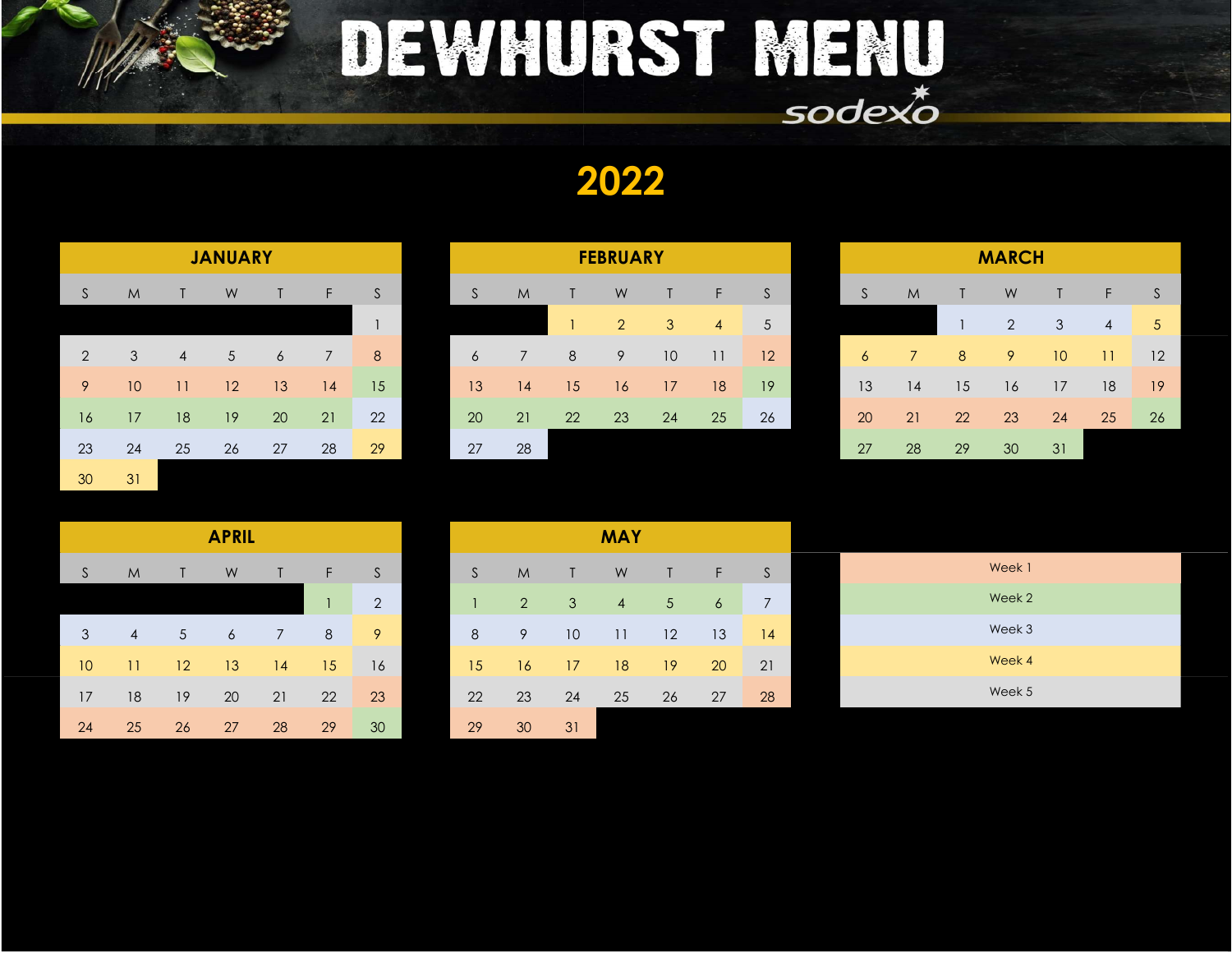## DEWHURST MENU

### sodexo

Vegan Moussaka Casserole

| <b>WEEK1</b>               | Saturday            | <b>Sunday</b> | <b>Monday</b> | <b>Tuesday</b>   | <b>Wednesday</b> | <b>Thursday</b>       | Friday          |
|----------------------------|---------------------|---------------|---------------|------------------|------------------|-----------------------|-----------------|
|                            |                     |               |               | <b>Breakfast</b> |                  |                       |                 |
| <b>BREAKFAST STATION 1</b> | <b>Omelette</b>     | Omelette      | Omelette      | <b>Omelette</b>  | <b>Omelette</b>  | <b>Omelette</b>       | <b>Omelette</b> |
| <b>BREAKFAST STATION 2</b> | <b>French Toast</b> | <b>Waffle</b> | <b>Crepe</b>  | Crepe            | <b>Pancakes</b>  | <b>Overnight Oats</b> | <b>Crepe</b>    |
|                            |                     |               |               |                  |                  |                       |                 |

**BREAKFAST** 

|                        |                                         |                                  |                               | Lunch                                          |                                                          |                                                          |                                   |
|------------------------|-----------------------------------------|----------------------------------|-------------------------------|------------------------------------------------|----------------------------------------------------------|----------------------------------------------------------|-----------------------------------|
| <b>LUNCH STATION 1</b> | <b>Omelette</b>                         | <b>Omelette</b>                  | Quesadilla                    | <b>Stir-Fry</b>                                | <b>Nacho</b>                                             | <b>Stir-Fry</b>                                          | <b>Stir-Fry</b>                   |
| <b>LUNCH STATION 2</b> | <b>French Toast</b>                     | Waffle                           | Pasta                         | <b>Crepe</b>                                   | Pasta                                                    | <b>Poutine</b>                                           | Pokebowl                          |
| MEAT                   |                                         | <b>WEEK-END BRUNCH</b>           | <b>Beef Burrito Bowl</b>      | <b>Grilled Chicken Mac 'n' Cheese</b>          | <b>BBQ Pulled Pork Sandwich</b>                          | <b>Philly Cheesesteak Potato Bowl</b>                    | Chicken à la King                 |
| <b>/EGAN</b>           |                                         |                                  | <b>Vegan Burrito</b>          | <b>Cajun Casserole</b>                         | <b>Moroccan Berber Stew</b>                              | <b>Sweet Potato &amp; Spiced</b><br><b>Chickpea Bowl</b> | <b>Vegan Macaroni Bowl</b>        |
| VEGETARIAN             |                                         |                                  | <b>Mushroom Enchiladas</b>    | 4 Cheese Macaroni                              | <b>Broccoli &amp; Cheese Casserole</b>                   | <b>Quiche Florentine</b>                                 | <b>Black Bean Chili</b>           |
| <b>/EGETABLE</b>       |                                         |                                  | <b>Mixed Vegetables</b>       | <b>Sauteed Spinach and</b><br><b>Mushrooms</b> | <b>Aztec Vegetable Medley</b>                            | <b>PEI Mixed Vegetables</b>                              | <b>Sunrise Mixed Vegetable</b>    |
| <b>STARCH</b>          |                                         |                                  | <b>Rice</b>                   |                                                | <b>Sweet Potato Fries</b>                                |                                                          | <b>White rice</b>                 |
| SOUP <sub>1</sub>      | Soup of the day                         | Soup of the day                  | <b>Split Pea Soup</b>         | <b>Bacon Corn Chowder</b>                      | <b>Tomato &amp; Rice Soup</b>                            | <b>Beef &amp; Mushroom Barley Soup</b>                   | <b>Clam Chowder</b>               |
| SOUP <sub>2</sub>      |                                         |                                  | <b>Italian Wedding Soup</b>   | <b>Squash Soup</b>                             | <b>Chicken Noodle Soup</b>                               | <b>Tuscan Bean Soup</b>                                  | <b>Lentil &amp; Spinach Soup</b>  |
|                        |                                         |                                  |                               | <b>Dinner</b>                                  |                                                          |                                                          |                                   |
| <b>STATION 1</b>       | <b>Stir-Fry</b>                         | <b>Stir-Fry</b>                  | <b>Stir-Fry</b>               | <b>Thai Soup</b>                               | <b>Stir-Fry</b>                                          | <b>Savory Crepe</b>                                      | <b>Stir-Fry</b>                   |
| <b>STATION 2</b>       | Pasta                                   | Pasta                            | <b>Chicken Shawarma</b>       | Pasta                                          | <b>Sub Station</b>                                       | Pasta                                                    | <b>Gyro Shawarma</b>              |
| MEAT                   | <b>Rotisserie Chicken</b>               | <b>Sage Mustard Porkloin</b>     | <b>Lemon Buttered Cod</b>     | <b>Italian Roast Beef</b>                      | <b>Roasted Turkey Breast</b>                             | Pineapple & Sugar Glazed Ham                             | <b>Roasted salmon</b>             |
| VEGAN                  | <b>Vegetable &amp; Barley Casserole</b> | <b>Vegetable Wellington</b>      | <b>Potato &amp; Pea Curry</b> | <b>Sweet Chili Fried Tofu</b>                  | <b>Samosa</b>                                            | <b>Mushroom Stroganoff</b>                               | Vegan Moussaka Cassero            |
| VEGETARIAN             |                                         | <b>Couscous Stuffed Peppers</b>  | Polenta & Eggplant Lasagna    | <b>Tomato &amp; Spinach Rice Bowl</b>          | <b>Carrot "Osso Bucco" with</b><br><b>Creamy Polenta</b> |                                                          | <b>Quinoa Stuffed Zucchin</b>     |
| <b>/EGETABLE</b>       | <b>Mixed Vegetables</b>                 | <b>Baby Carrots with Dill</b>    | <b>Ginger Green Beans</b>     | <b>Steamed Corn</b>                            | <b>Glazed Carrots</b>                                    | <b>Grean Peas</b>                                        | <b>Broccoli &amp; Cauliflower</b> |
| <b>STARCH</b>          | <b>Basmati Rice Pilaf</b>               | <b>Red Bliss Mashed Potatoes</b> | <b>Wild rice</b>              | <b>Baked potatoes</b>                          | <b>Mashed potatoes</b>                                   | <b>Scalloped Potato Gratin</b>                           | <b>Couscous</b>                   |

Made to order Breakfast, Hot and Cold Cereals, Full Hot Breakfast, Omelettes, Hard boiled and scrambled Eggs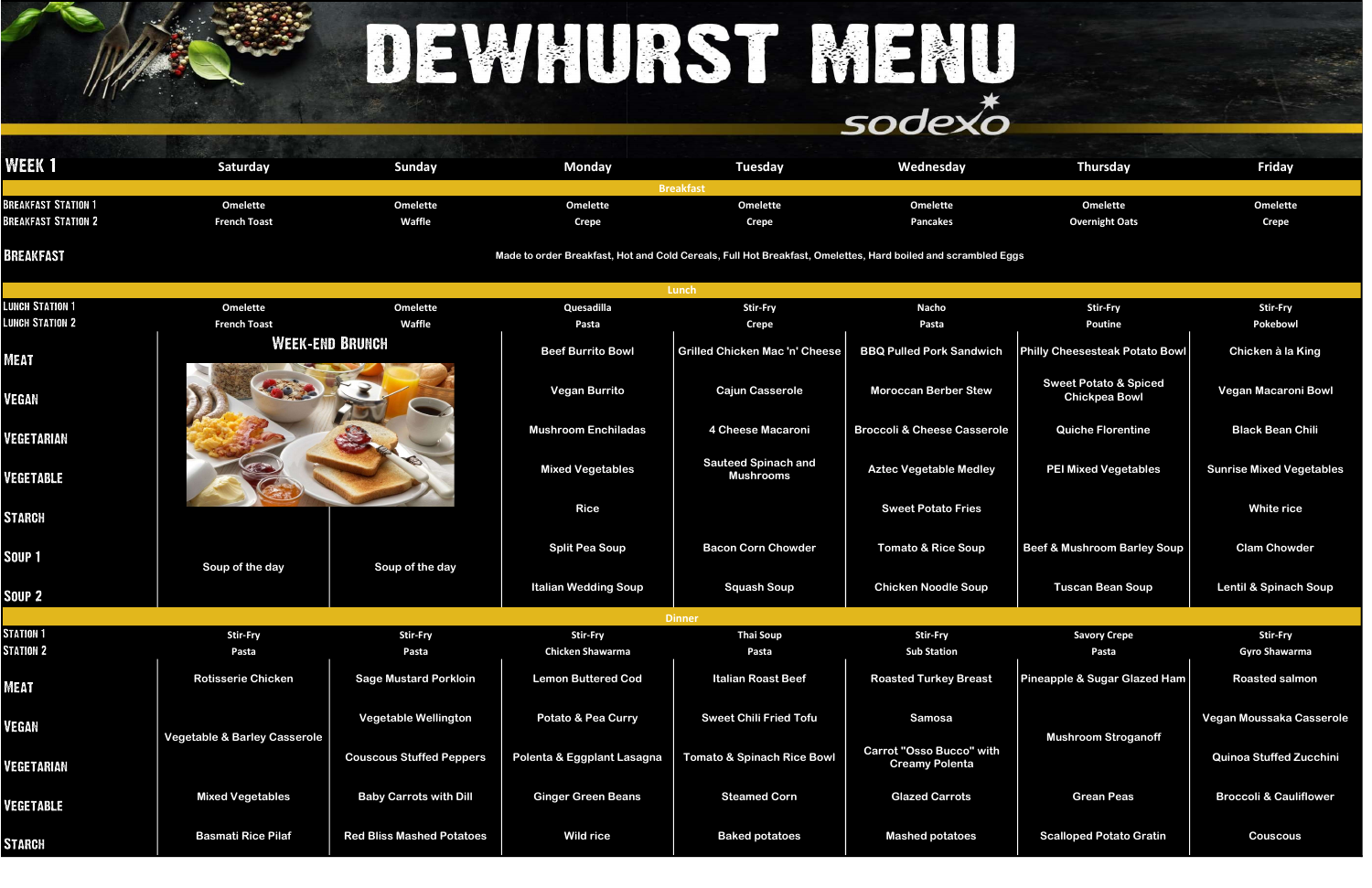Middle Eastern Roastedd Vegetables

Vol au Vent Pastry **Note An America Anders Vol au Vent Pastry No. 19 Steamed Basmati Rice** 

# DEWHURST MENU

| WEEK 2                     | Saturday                         | <b>Sunday</b>                                        | <b>Monday</b>                                                                                                | Tuesday                            | Wednesday                                                  | <b>Thursday</b>                       | <b>Friday</b>                            |
|----------------------------|----------------------------------|------------------------------------------------------|--------------------------------------------------------------------------------------------------------------|------------------------------------|------------------------------------------------------------|---------------------------------------|------------------------------------------|
|                            |                                  |                                                      |                                                                                                              | <b>Breakfast</b>                   |                                                            |                                       |                                          |
| <b>BREAKFAST STATION 1</b> | <b>Omelette</b>                  | <b>Omelette</b>                                      | <b>Omelette</b>                                                                                              | <b>Omelette</b>                    | <b>Omelette</b>                                            | <b>Omelette</b>                       | <b>Omelette</b>                          |
| <b>BREAKFAST STATION 2</b> | <b>French Toast</b>              | Waffle                                               | <b>Crepe</b>                                                                                                 | <b>Crepe</b>                       | <b>Pancakes</b>                                            | <b>Overnight Oats</b>                 | <b>Crepe</b>                             |
| BREAKFAST                  |                                  |                                                      | Made to order Breakfast, Hot and Cold Cereals, Full Hot Breakfast, Omelettes, Hard boiled and scrambled Eggs |                                    |                                                            |                                       |                                          |
|                            |                                  |                                                      |                                                                                                              | Lunch                              |                                                            |                                       |                                          |
| <b>LUNCH STATION 1</b>     | <b>Omelette</b>                  | <b>Omelette</b>                                      | Quesadilla                                                                                                   | <b>Stir-Fry</b>                    | <b>Nacho</b>                                               | <b>Stir-Fry</b>                       | <b>Stir-Fry</b>                          |
| <b>LUNCH STATION 2</b>     | <b>French Toast</b>              | Waffle                                               | Pasta                                                                                                        | <b>Crepe</b>                       | Pasta                                                      | <b>Poutine</b>                        | Pokebowl                                 |
| MEAT                       |                                  | WEEK-END BRUNCH                                      | <b>Sweedish Meatball</b>                                                                                     | <b>Korean Pork Bowl</b>            | <b>Fish Tacos</b>                                          | <b>Beefy Mac Casserole</b>            | <b>Chicken Curry</b>                     |
| VEGAN                      |                                  |                                                      | <b>Dhingri Matar &amp; Tofu Curry</b>                                                                        | <b>Lentil Penne with Spinach</b>   | Vegetable Biryani                                          | <b>Vegan Sweet Potato Casserole</b>   | <b>Madras Vegetable C</b>                |
| VEGETARIAN                 |                                  |                                                      |                                                                                                              |                                    | <b>Mushroom Hash Tacos</b>                                 | Mushroom a la King                    |                                          |
| VEGETABLE                  |                                  |                                                      | <b>Green Peas</b>                                                                                            | <b>Mixed Vegetables</b>            | <b>Mexican Vegetable Medley</b>                            | <b>Grilled Zucchini &amp; Onions</b>  | <b>Middle Eastern Roas</b><br>Vegetables |
| STARCH                     |                                  |                                                      | <b>Egg Noodles</b>                                                                                           | <b>Jasmine Rice</b>                | <b>Lemon Rice</b>                                          | <b>Vol au Vent Pastry</b>             | <b>Steamed Basmati F</b>                 |
| SOUP 1                     | Soup of the day                  | Soup of the day                                      | <b>Lemon Chicken &amp; Orzo Souop</b>                                                                        | <b>Turkey Barley Soup</b>          | <b>Cream of Mushroom</b>                                   | <b>Garden Vegetable Soup</b>          | <b>Seafood Chowde</b>                    |
| SOUP <sub>2</sub>          | <b>Chicken and noodle</b>        | Chunky tomato soup                                   | <b>Parsnip Potato Leek Soup</b>                                                                              | <b>Cream of Tomato</b>             | <b>Beef &amp; Vegetable Soup</b>                           | <b>Spicy Chicken Chowder</b>          | <b>Split Pea Soup</b>                    |
|                            |                                  |                                                      |                                                                                                              | <b>Dinner</b>                      |                                                            |                                       |                                          |
| <b>DINNER STATION 1</b>    | <b>Stir-Fry</b>                  | <b>Stir-Fry</b>                                      | <b>Stir-Fry</b>                                                                                              | <b>Thai Soup</b>                   | <b>Stir-Fry</b>                                            | <b>Savory Crepe</b>                   | <b>Stir-Fry</b>                          |
| <b>DINNER STATION 2</b>    | Pasta                            | Pasta                                                | <b>Chicken Shawarma</b>                                                                                      | Pasta                              | <b>Sub Station</b>                                         | Pasta                                 | <b>Gyro Shawarma</b>                     |
| MEAT                       | <b>Meatloaf</b>                  | <b>Cajun Turkey Breast</b>                           | <b>Breaded Pork Chop with</b><br><b>Pinapple BBQ Sauce</b>                                                   | <b>Braissed Beef with Mushroom</b> | <b>Honey Citrus Chicken</b><br><b>Drumsticks</b>           | <b>Honeyed Roast Pork Loin</b>        | <b>Breaded Fish</b>                      |
| VEGAN                      | <b>Lentil Loaf</b>               | <b>Smokey Black bean Stew</b>                        | <b>Korean BBQ Tofu</b>                                                                                       |                                    | Rice & Almond Stuffed Pepper   Cavatappi & Vegan Bolognese | <b>Ethiopian Cabbage &amp; Potato</b> | <b>Spiced Wild Rice &amp; Ch</b>         |
| VEGETARIAN                 | <b>Vegetarian Shepherd's Pie</b> | <b>Mushroom Cutlet with</b><br><b>Mushroom Sauce</b> | Roasted Vegetable & Feta Bake                                                                                | <b>Eggplant Parmesan</b>           | <b>Vegetable Spring Rolls</b>                              | <b>Stew</b>                           | Mash                                     |
| <b>VEGETABLE</b>           | <b>Brussel Sprouts</b>           | <b>Steamed Corn</b>                                  | <b>Country Vegetables</b>                                                                                    | <b>Roasted Cauliflower</b>         | <b>Sauteed Garden Vegetables</b>                           | <b>Sauteed Broccoli &amp; Garlic</b>  | <b>Creamy Cilantro Cole</b>              |
| STARCH                     | <b>Whipped Potatoes</b>          | <b>Herb Baby Potatoes</b>                            | <b>Basmati Rice</b>                                                                                          | <b>Mashed Yukon Potatoes</b>       | <b>Vegetable Fried Rice</b>                                | <b>Roasted Red Potatoes</b>           | <b>French Fries</b>                      |

### **Madras Vegetable Curry**

Spiced Wild Rice & Chickpea Mash

Sauteed Broccoli & Garlic | Creamy Cilantro Cole Slaw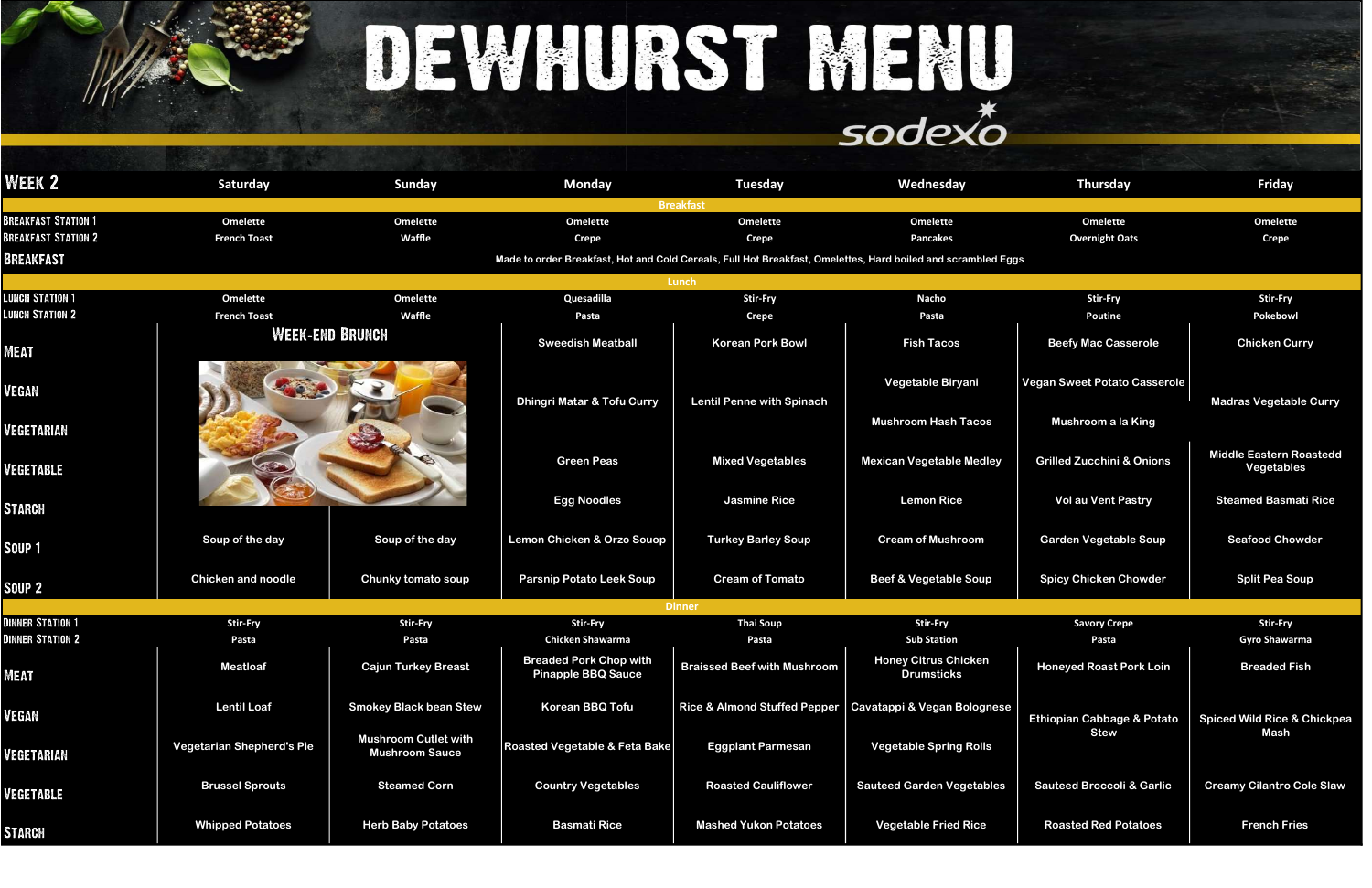# DEWHURST MENU

### sodexo

| WEEK 3                     | Saturday                                      | <b>Sunday</b>                           | <b>Monday</b>                              | <b>Tuesday</b>                                                                                               | Wednesday                              | <b>Thursday</b>                           | <b>Friday</b>                           |
|----------------------------|-----------------------------------------------|-----------------------------------------|--------------------------------------------|--------------------------------------------------------------------------------------------------------------|----------------------------------------|-------------------------------------------|-----------------------------------------|
|                            |                                               |                                         |                                            | <b>Breakfast</b>                                                                                             |                                        |                                           |                                         |
| <b>BREAKFAST STATION 1</b> | <b>Omelette</b>                               | <b>Omelette</b>                         | <b>Omelette</b>                            | <b>Omelette</b>                                                                                              | <b>Omelette</b>                        | <b>Omelette</b>                           | <b>Omelette</b>                         |
| <b>BREAKFAST STATION 2</b> | <b>French Toast</b>                           | Waffle                                  | <b>Crepe</b>                               | <b>Crepe</b>                                                                                                 | <b>Pancakes</b>                        | <b>Overnight Oats</b>                     | <b>Crepe</b>                            |
| BREAKFAST                  |                                               |                                         |                                            | Made to order Breakfast, Hot and Cold Cereals, Full Hot Breakfast, Omelettes, Hard boiled and scrambled Eggs |                                        |                                           |                                         |
|                            |                                               |                                         |                                            | Lunch                                                                                                        |                                        |                                           |                                         |
| <b>LUNCH STATION 1</b>     | <b>Omelette</b>                               | <b>Omelette</b>                         | Quesadilla                                 | <b>Stir-Fry</b>                                                                                              | <b>Stir-Fry</b>                        | <b>Stir-Fry</b>                           | Pokebowl                                |
| <b>LUNCH STATION 2</b>     | <b>French Toast</b>                           | Waffle                                  | Pasta                                      | <b>Crepe</b>                                                                                                 | <b>Nacho</b>                           | <b>Poutine</b>                            | Pasta                                   |
| <b>MEAT</b>                |                                               | <b>WEEK-END BRUNCH</b>                  | <b>Beef Bulgogi Bowl</b>                   | <b>Chicken Fajitas</b>                                                                                       | <b>Pesto Shrimp Pasta</b>              | <b>Tater Tot Casserole</b>                | <b>Chicken Tikka Masala</b>             |
| /EGAN                      |                                               |                                         | <b>Lentil Stew</b>                         |                                                                                                              | <b>Three Sister Stew</b>               | <b>Cajun Three Bean Stew</b>              |                                         |
| <b>/EGETARIAN</b>          |                                               |                                         | <b>Teriyaki Tofu</b>                       | Tofu & Vegetable Fajitas                                                                                     | Four Cheese Mac 'n' Cheese             | Mushroom, Cheddar, & Thyme<br>Quiche      | <b>Cauliflower &amp; Tofu Curry</b>     |
| VEGETABLE                  |                                               |                                         | <b>Kimchi Coleslaw</b>                     | <b>Grilled Mexican Vegetables</b>                                                                            | <b>Lemon Garlic Green Beans</b>        | <b>Mixed Vegetables</b>                   | <b>Roasted Crusted Tomatoe</b>          |
| STARCH                     |                                               |                                         | <b>Jasmine Rice</b>                        | <b>Mexican Rice</b>                                                                                          | <b>Garlic Bread</b>                    |                                           | <b>Steamed Basmati Rice</b>             |
| Soup 1                     | Soup of the day                               | Soup of the day                         | <b>Chicken Noodle Soup</b>                 | <b>Sausage Minestrone Soup</b>                                                                               | <b>Beef Barley Soup</b>                | <b>Carrot &amp; Ginger Soup</b>           | <b>Morocccan Vegetable Sou</b>          |
| <b>SOUP 2</b>              |                                               |                                         | <b>Sweet Potato Soup</b>                   | <b>Vegan Six Bean Soup</b>                                                                                   | <b>Tomato Basil Soup</b>               | <b>Ginger Chicken &amp; Rice Soup</b>     | <b>New England Clam Chowde</b>          |
| <b>DINNER STATION 1</b>    |                                               |                                         |                                            | <b>Dinner</b>                                                                                                |                                        |                                           |                                         |
| <b>DINNER STATION 2</b>    | <b>Stir-Fry</b><br><b>Nacho</b>               | <b>Stir-Fry</b><br>Pasta                | <b>Stir-Fry</b><br><b>Chicken Shawarma</b> | <b>Thai Soup</b><br>Pasta                                                                                    | <b>Stir-Fry</b><br>Pasta               | <b>Savory Crepe</b><br><b>Sub Station</b> | <b>Stir-Fry</b><br><b>Gyro Shawarma</b> |
| MEAT                       | <b>Meat Lasagna</b>                           | <b>Pineapple &amp; Sugar Glazed Ham</b> | <b>Braised Pork</b>                        | <b>Shepherd's Pie</b>                                                                                        | Thyme & Lime Chicken                   | <b>Roasted Cod</b>                        | <b>Herb Crusted Roast Beet</b>          |
| VEGAN                      | <b>Vegan Chow Mein with</b><br><b>Cashews</b> | <b>Vegetarian Cabbage Rolls</b>         | <b>Vegan Cacciatore</b>                    | <b>Tuscan Chickpea &amp; Tomato</b><br><b>Stew</b>                                                           | <b>Quinoa &amp; Kale Stuffed Sweet</b> | <b>Teriyaki Tofu Poke Bowl</b>            | Vegan Macaroni & Chees<br><b>Bowl</b>   |
| VEGETARIAN                 | Vegetarian Lasagna                            |                                         |                                            | <b>Vegetarian Shepherd's Pie</b>                                                                             | <b>Potatoes</b>                        | <b>Tortellini Alfredo</b>                 | South of the Border Lasagr              |
| VEGETABLE                  | <b>Italian Blend</b>                          | <b>Roasted Butternut Squash</b>         | <b>Root Vegetables</b>                     | <b>Mixed Vegatables</b>                                                                                      | <b>Roasted Zucchini</b>                | <b>Broccoli</b>                           | <b>Azteca Corn</b>                      |
| <b>STARCH</b>              | <b>Garlic Bread</b>                           | <b>Brown Rice Pilaf</b>                 | <b>Whipped Sweet Potatoes</b>              | <b>Spinach Wild Rice Pilaf</b>                                                                               | <b>Cilantro Basmati Rice</b>           | <b>Spiced Quinoa Pilaf</b>                | <b>French Fries</b>                     |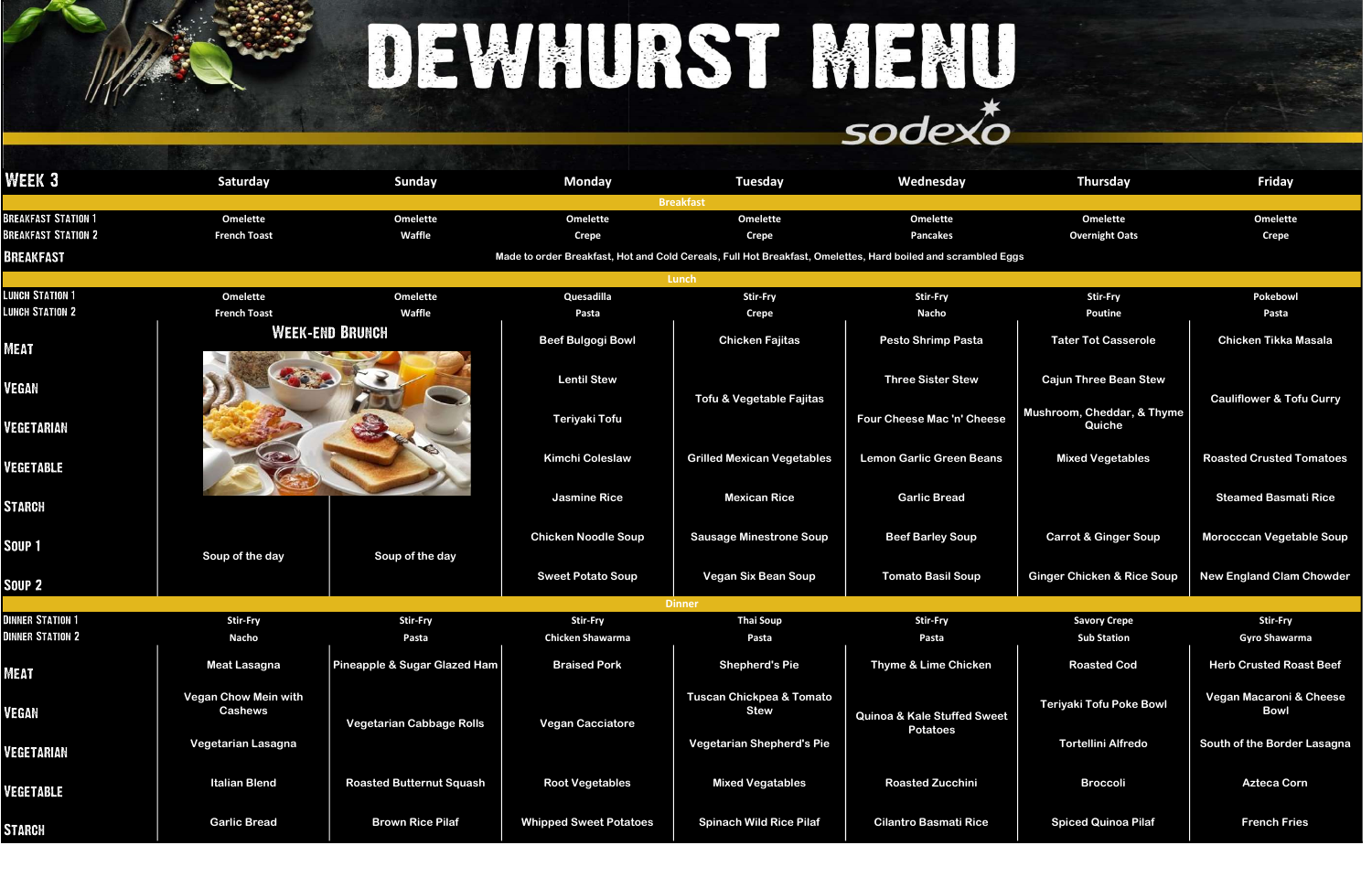|                                                                              |                                        |                                  |                                                        | DEWALIRST MENL                                                                                                                                  | sodexo                                                          |                                                      |                                            |
|------------------------------------------------------------------------------|----------------------------------------|----------------------------------|--------------------------------------------------------|-------------------------------------------------------------------------------------------------------------------------------------------------|-----------------------------------------------------------------|------------------------------------------------------|--------------------------------------------|
| <b>WEEK 4</b>                                                                | <b>Saturday</b>                        | <b>Sunday</b>                    | <b>Monday</b>                                          | Tuesday<br><b>Breakfast</b>                                                                                                                     | Wednesday                                                       | Thursday                                             | <b>Friday</b>                              |
| <b>BREAKFAST STATION 1</b><br><b>BREAKFAST STATION 2</b><br><b>BREAKFAST</b> | <b>Omelette</b><br><b>French Toast</b> | <b>Omelette</b><br><b>Waffle</b> | <b>Omelette</b><br><b>Crepe</b>                        | <b>Omelette</b><br><b>Crepe</b><br>Made to order Breakfast, Hot and Cold Cereals, Full Hot Breakfast, Omelettes, Hard boiled and scrambled Eggs | <b>Omelette</b><br><b>Pancakes</b>                              | <b>Omelette</b><br><b>Overnight Oats</b>             | <b>Omelette</b><br><b>Crepe</b>            |
| <b>LUNCH STATION 1</b><br><b>LUNCH STATION 2</b>                             | <b>Omelette</b><br><b>French Toast</b> | <b>Omelette</b><br>Waffle        | Quesadilla<br>Pasta                                    | Lunch<br><b>Stir-Fry</b><br><b>Crepe</b>                                                                                                        | <b>Nacho</b><br>Pasta                                           | <b>Stir-Fry</b><br><b>Poutine</b>                    | Pokebowl<br>Pasta                          |
| <b>MEAT</b>                                                                  |                                        | <b>WEEK-END BRUNCH</b>           | <b>Chicken &amp; Broccoli Casserole</b>                | <b>Braised Beef Ragu</b>                                                                                                                        | <b>Korean Pork Bowl</b>                                         | <b>Fiesta Lime Chicken</b>                           | <b>Beef Stew</b>                           |
| <b>VEGAN</b><br><b>VEGETARIAN</b>                                            |                                        |                                  | <b>Chana Masala</b>                                    | Artichoke, Spinach, & Rice<br>Casserole                                                                                                         | <b>Crabless Crab Cake</b><br><b>Braissed Mushroom Enchilada</b> | <b>Black Bean Stew</b>                               | <b>Dal Tarka</b><br><b>Bomba di Riso</b>   |
| <b>VEGETABLE</b>                                                             |                                        |                                  | <b>Vegetable Blend</b>                                 | <b>Mixed Vegetables</b>                                                                                                                         | <b>Sauteed Broccoli &amp; Garlic</b>                            | <b>Winter Squash</b>                                 | <b>Kalebanzo Mixed Vegetables</b>          |
| <b>STARCH</b>                                                                |                                        |                                  | <b>Garlic Bread</b>                                    | <b>Egg Noodles</b>                                                                                                                              | <b>Jasmine Rice</b>                                             | <b>Red Quinoa</b>                                    | <b>White Rice</b>                          |
| SOUP <sub>1</sub>                                                            | Soup of the day                        | Soup of the day                  | <b>Chicken &amp; Vegetable Orzo</b><br>Soup            | <b>Cream of Mushroom</b>                                                                                                                        | <b>Chicken &amp; Corn Chowder</b>                               | <b>Cream of Tomato &amp; Basil</b>                   | <b>Seafood Chowder</b>                     |
| SOUP <sub>2</sub>                                                            |                                        |                                  | <b>Chunky Broccoli Soup</b>                            | <b>French Onion Soup</b>                                                                                                                        | <b>Garden Vegetable Soup</b>                                    | Azteca Chicken & Vegetable<br>Soup                   | <b>Tuscan Kale &amp; Bean Soup</b>         |
|                                                                              |                                        |                                  |                                                        | <b>Dinner</b>                                                                                                                                   |                                                                 |                                                      |                                            |
| <b>DINNER STATION 1</b><br><b>DINNER STATION 2</b>                           | <b>Stir-Fry</b><br>Pasta               | <b>Stir-Fry</b><br>Pasta         | <b>Thai Soup</b><br>Pasta                              | <b>Stir-Fry</b><br><b>Chicken Shawarma</b>                                                                                                      | <b>Stir-Fry</b><br><b>Sub Station</b>                           | <b>Savory Crepe</b><br>Pasta                         | <b>Stir-Fry</b><br><b>Gyro Shawarma</b>    |
| <b>MEAT</b>                                                                  | <b>Pork Eggroll</b>                    | <b>BBQ Roasted Turkey</b>        | <b>Maple Glazed Salmon</b>                             | <b>Turkey Tetrazzini</b>                                                                                                                        | <b>Yankee Pot Roast</b>                                         | <b>Chinese Roast Pork</b>                            | <b>Texas BBQ Chicken</b>                   |
| <b>VEGAN</b>                                                                 | <b>Vegan Poutine</b>                   | Spaghetti Squash & Black Bean    | <b>Quinoa &amp; Mushroom Stuffed</b><br><b>Peppers</b> | <b>Cauliflower &amp; Coconut Quinoa</b>                                                                                                         | <b>Tofu Char Siu</b>                                            | <b>Shittake &amp; Scallion Sob</b><br><b>Noodles</b> | <b>Moussaka Casserole</b>                  |
| <b>VEGETARIAN</b>                                                            | <b>Vegetable Spring Roll</b>           | Sofrito                          | <b>Godzilla Tofu Poke Bowl</b>                         | <b>Bowl</b>                                                                                                                                     | <b>Four Cheese Creamy Mac</b>                                   | <b>Vegetable Wellington</b>                          | Almond, Rice, & Mushroom<br><b>Risotto</b> |
| <b>VEGETABLE</b>                                                             | <b>Asian Vegetable Blend</b>           | <b>Broccoli Romanesco</b>        | <b>Green Beans</b>                                     | <b>Zucchini &amp; Tomatoes</b>                                                                                                                  | <b>Parslied Baby Carrots</b>                                    | <b>Baby Bok Choy</b>                                 | <b>Broccoli</b>                            |
| STARCH                                                                       | <b>Vegetable Fried Rice</b>            | <b>Whipped Fresh Potatoes</b>    | <b>Red &amp; White Quinoa</b>                          |                                                                                                                                                 | <b>Mashed Potatoes</b>                                          | <b>Jasmine Rice</b>                                  | <b>Four Cheese Mashed Potatoes</b>         |